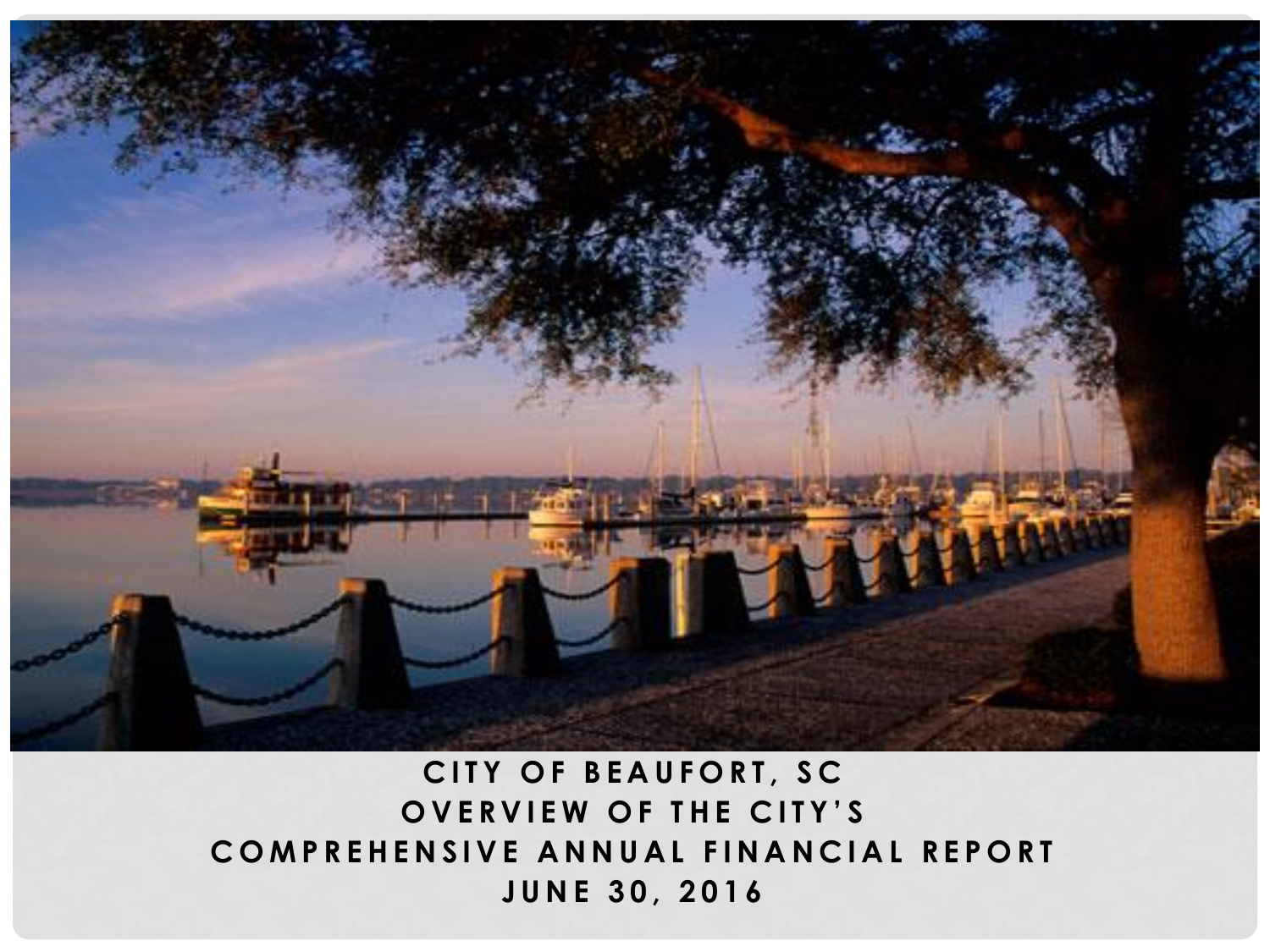### **OVERVIEW OF THE COMPREHENSIVE ANNUAL FINANCIAL REPORT (CAFR)**

- $\triangleright$  Introductory Section begins on Page A -1
	- $\checkmark$  Transmittal Letter Opportunity for Management to offer more "subjective information" than would be acceptable for the MD & A.
	- FY 2015 Government Finance Officers Association Certificate of Achievement in for Excellence in Financial Reporting.
		- $\cdot$  This is the eighth year that the City has been awarded this prestigious national award recognizing its conformance with the highest standards for preparation of state and local government financial reports.
		- $\div$  The City has applied under this award program for its FY 2016 CAFR.
	- Organizational Chart
	- $\checkmark$  List of Principal Officials
- $\triangleright$  Financial Section begins on Page B 1
	- $\checkmark$  Independent Auditor's Report
		- Our Independent Auditing Firm of Mauldin & Jenkins issued an Unmodified audit report a clean opinion.
		- \* The financial statements are considered to present fairly the financial position and results of operations as of and for the year ended June 30, 2016.
		- \* Required Supplementary Information contained in the Management's Discussion and Analysis starting on Page C-1 and the budgetary comparison information starting on Page E-1 are required by auditing standards, but no opinion is expressed and no assurance is provided on that respective information.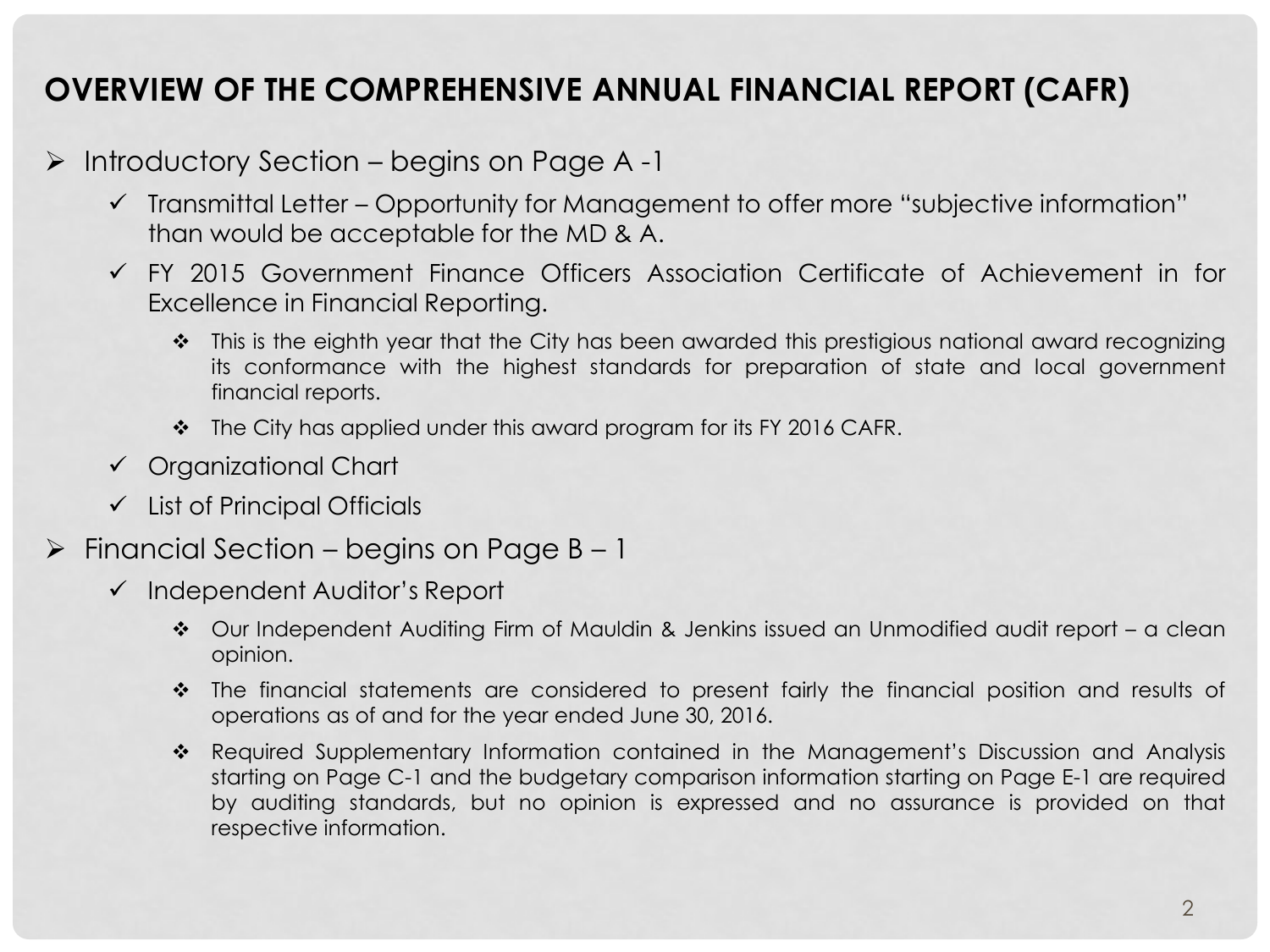- The opinion covers other information such as combining and individual nonmajor fund financial statements (starting on page F-1) in relation to the basic financial statements as a whole are fairly stated in all material respects.
- Lastly, the opinion refers to additional reports issued by the auditor covering its compliance with provisions of laws, regulations, contracts and grant agreements. This report can be found at Page H-1.
- $\checkmark$  Management's Discussion and Analysis begins on page C 1
	- A narrative introduction, overview and analysis of the basic financial statements.
	- Readers are encourages to consider the information presented in the MD&A in conjunction with transmittal letter, financial statements, notes to the financial statements and statistical information to enhance their understanding of the City's overall financial performance.
- $\checkmark$  Government Wide Financial Statements begins on page D -1
	- $\clubsuit$  Statement of Net Position and the Statement of Activities
	- $\cdot$  Assets plus Deferred Outflows = Liabilities plus Deferred Inflows plus Net Position.
	- Note disclosure on Deferred Outflows and Deferred Inflows can be found on page D-14.
	- $\cdot \cdot$  The City had two items that arises: one on the fund financial statements that qualifies for reporting a Deferred Inflow on the Balance Sheet of the Governmental Fund Financial Statement on page D-3. The governmental funds report *Unavailable Revenue* from property taxes and other receivables that are deferred, recognized as an inflow of resources in which amounts become available. The other that related to deferred pension credits in connection with the City pension plan that is reported on the Statement of Net Position on page D-1.
	- \* Implementation of GASB 68, Financial Accounting and reporting for Pensions, resulted in items reported in deferred outflows of resources and deferred inflows of resources, on the Statement of Net Position on page D-1. Pension note disclosure is also noted on pages D-22 through D-30.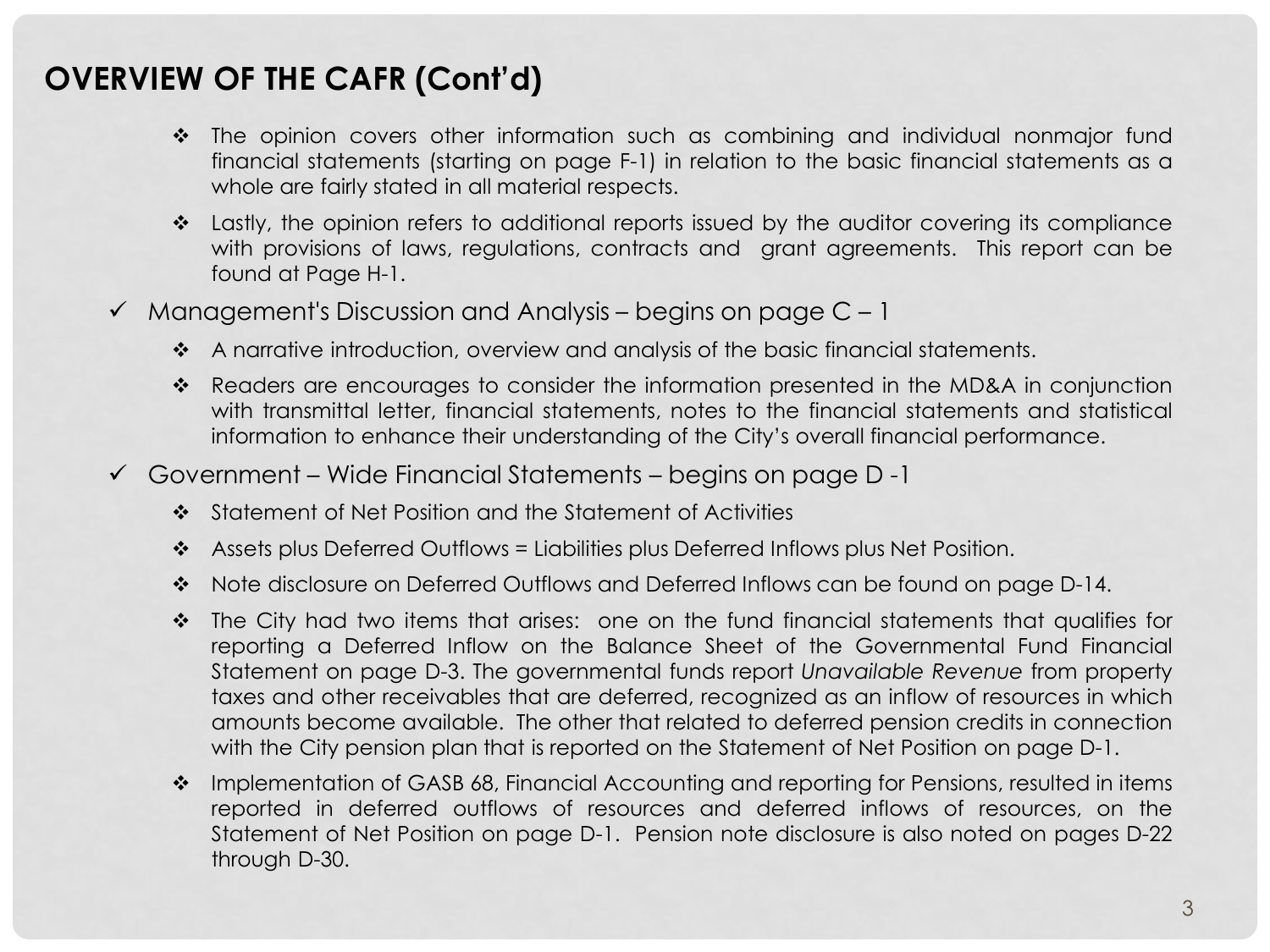\* Government-wide financial statements begin on page D -1. The Statement of Net Position, formally called the Balance Sheet provides a broad, long-term overview of the City's finances on a full accrual basis, much like a business. This Statement is followed by the Statement of Activities.

□ Capital assets and long term debt are included.

A snap shot of the Statement of Net Position is as follows:

|                                       | 2016         | 2015         | Change          | % Change  |
|---------------------------------------|--------------|--------------|-----------------|-----------|
| Assets:                               |              |              |                 |           |
| Current and other assets              | \$23,620,810 | \$22,586,718 | Ś.<br>1,034,092 | 4.58%     |
| Capital assets                        | 45,329,588   | 43,772,858   | 1,556,730       | 3.56%     |
| <b>Total assets</b>                   | 68,950,398   | 66,359,576   | 2,590,822       | 3.90%     |
| Deferred outflows of resources:       |              |              |                 |           |
| Deferred loss on debt refunding       | 600,833      |              | 600,833         | 100.00%   |
| Deferred pension charges              | 1,333,315    | 1,182,070    | 151,245         | 12.79%    |
| Total deferrred outflows of resources | 1,934,148    | 1,182,070    | 752,078         | 63.62%    |
| Liabilities:                          |              |              |                 |           |
| Long-term liabilities                 | 28,335,791   | 27,085,847   | 1,249,944       | 4.61%     |
| Other liabilites                      | 3,842,587    | 4,168,264    | (325, 677)      | $-7.81%$  |
| <b>Total liabilities</b>              | 32,178,378   | 31,254,111   | 924,267         | 2.96%     |
| Deferred inflows of resourcee         |              |              |                 |           |
| Deferred pension credits              | 77,969       | 1,193,447    | (1, 115, 478)   | $-93.47%$ |
| Net position:                         |              |              |                 |           |
| Net investment in capital assets      | 29,112,934   | 28,179,673   | 933,261         | 3.31%     |
| Restricted                            | 13, 175, 311 | 10,487,290   | 2,688,021       | 25.63%    |
| Unrestricted                          | (3,660,046)  | (3,572,875)  | (87, 171)       | 2.44%     |
| Total net position                    | \$38,628,199 | \$35,094,088 | \$3,534,111     | 10.07%    |

- ◆ 75.4% of the Net Position reflects the City's net investment in capital assets such as land, buildings, equipment and infrastructure, less any unspent debt proceeds used to acquire those assets.
- ◆ 34% of the Net Position reflects City resources that are subject to external restrictions through federal or state legislation, grant provisions, or debt instruments.
- \* A negative 9.4% of the Net Position is unrestricted and a result of the implementation of GASB 68.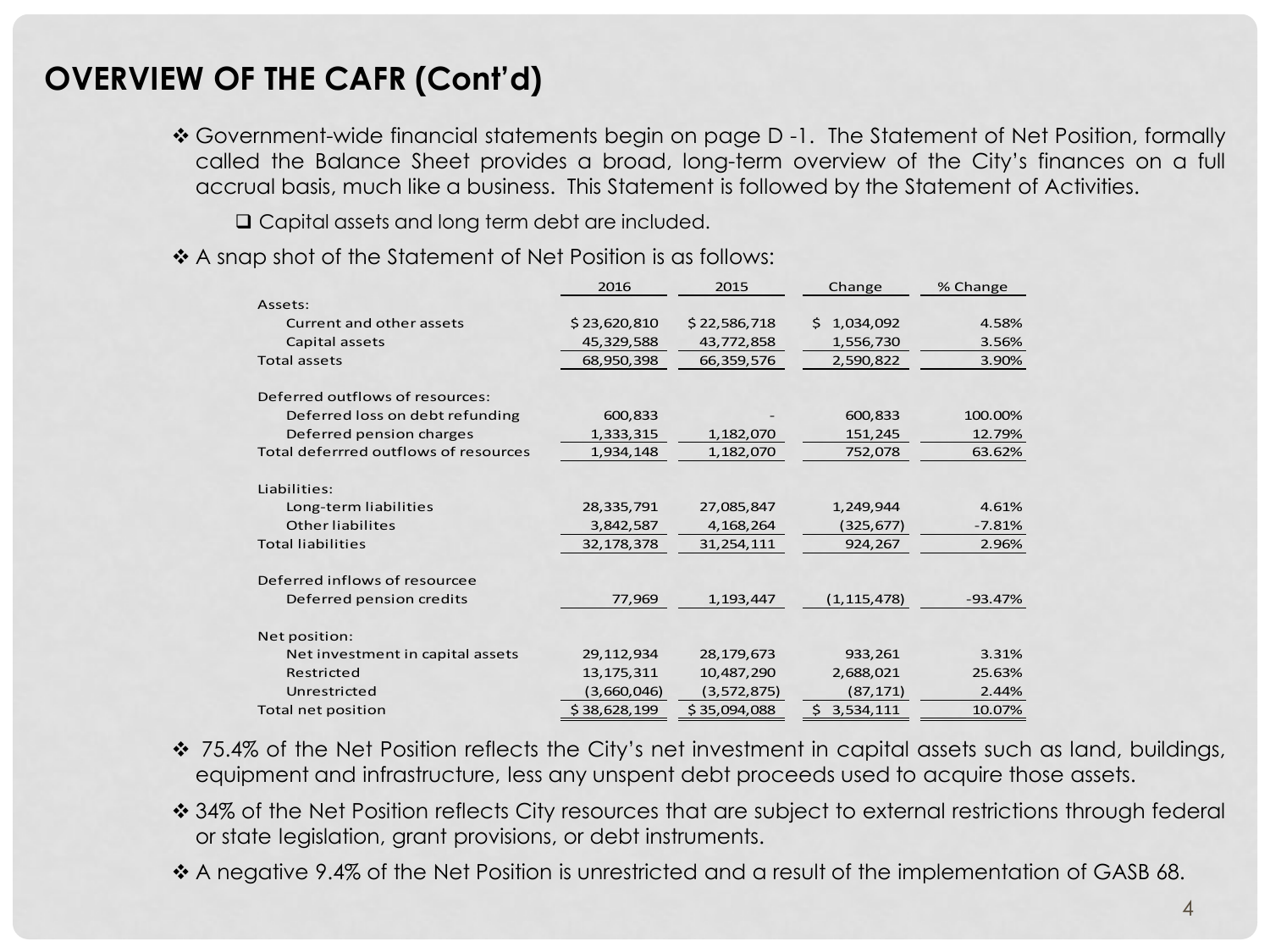- \* Restricted Net Position increased by \$2,688,021 almost entirely attributed to unspent TIF II funds.
- Net position increased \$3,534,111 during FY 2016.
- \* Key elements of significant changes in revenues and expenses are explained beginning on pages  $C - 5 & C - 6$ .
- $\checkmark$  Fund Financial Statements begin on page D 3.
	- \* Governmental funds provide information of near term inflows, outflows and balances of available resources.
	- The General Fund, Tax Increment Financing District II Fund and the Capital Projects Fund are considered major funds for reporting purposes.
	- \* Nonmajor Funds: the Redevelopment Fund, State Accommodation Tax Fund, the Drug Control & Prevention Fund and the Cemeteries Fund are aggregated and presented as Other Governmental Funds.
	- \* Combined Fund Balance totaled \$21,892,106 or an increase of \$1,222,326. Increases in fund balance of \$637,781 in the General Fund and \$1,968,515 in the TIF II Fund, along with an decrease in fund balance of \$1,393,585 reported in the Capital Projects Fund represent the largest components to the net increase.

Planned use of fund balance in the Capital Projects fund as a result of active projects activity.

- 60.2% of the total \$21.9M Fund balance is non spendable or restricted by external parties.
- <sup>2</sup> 13.5% of the total Governmental Funds fund balance is committed by formal action of the City Council for land acquisition, replacement of rolling stock capital, redevelopment initiatives, contractual obligations and law enforcement purposes.
- <sup>2</sup> 1.5% of the total Governmental Fund fund balance is assigned to specific purposes constrained by the City's intent for their uses.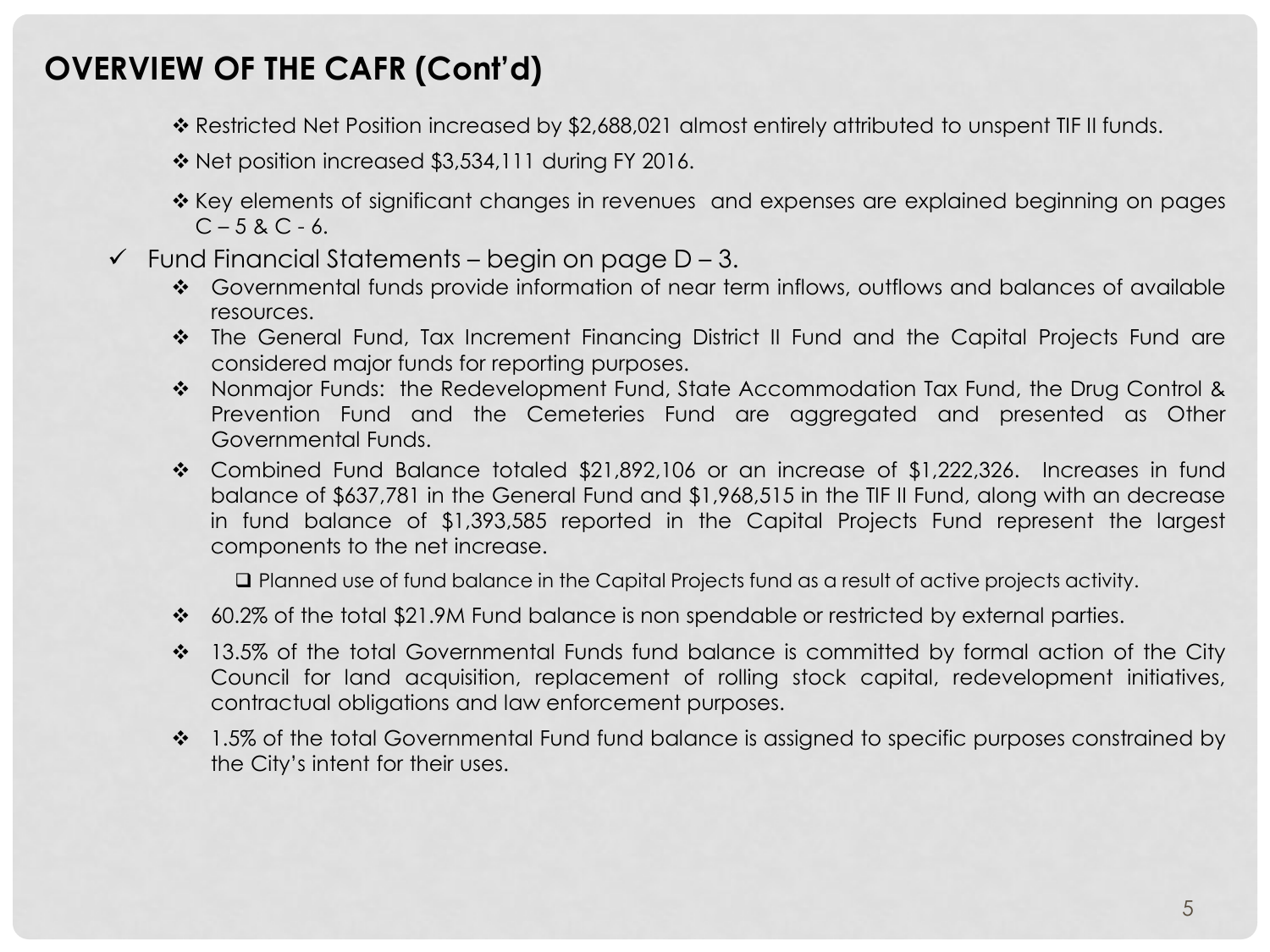- The balance of \$5,428,629 or 25% of the total governmental fund fund balance is unrestricted and unassigned and therefore available for spending at the City's discretion.
	- This balance meets the 25% minimum fund balance target of the expenditures and recurring transfers as set forth by the City's Fund Balance Policy.
- General Fund
	- $\cdot \cdot$  Fund balance increased a net \$637,781 which is \$1,152,628 more than what was planned for in the FY 2016 budget.
	- $\cdot \cdot$  Revenues increased a net \$1,184,212 or 6.73% over the prior year.
		- Slight increases (below 3%) in Property Taxes (\$54,749), Franchise fees (\$39,061), Licenses & permits (\$101,979) and Intergovernmental revenues (\$45,995).
		- Hospitality and Local Accommodations Taxes increased \$190K or 7.94% over the prior year.
		- Proceeds from the sale of assets increased \$718,174 or 157% over the prior year.
		- $\Box$  Other revenue increases are discussed in the Management Discussion and Analysis on page C 7.
	- General Fund expenditures increased a net \$278,298 or 1.57% over fiscal year 2015.
		- The City acquired two parcels of property; one to enhance economic development initiatives and the other to enhance green space along Boundary Street as part of the Boundary Street project.
		- Culture and recreation expenditures increased 13.36% or \$111,501 as additional maintenance costs were incurred along the Spanish Moss Trial and other Parks.
		- □ Debt Service principle increased by \$109,182 or 10.69% due to the debt service on the Fire Truck acquired in FY 2015 being recognized in the current year and the debt issuance costs related to the 2016 Refunding and Capital Improvement Bond.
		- Other Expenditure increases are discussed in the MD&A on page C-7.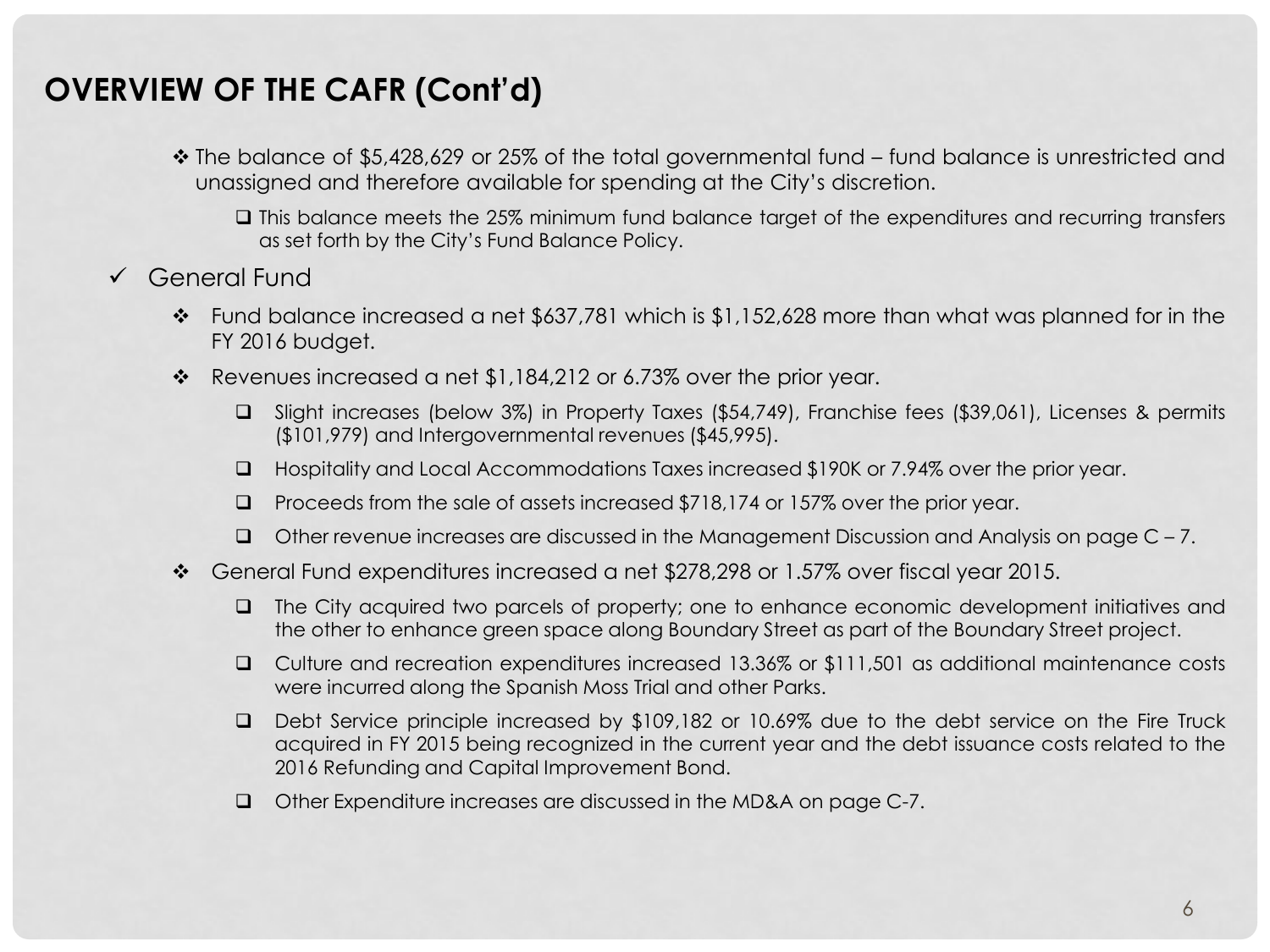- $\checkmark$  TIF II Fund
	- \* Realization of an modest increase of \$87,590 over FY 2015 in property tax collections from the TIF II District.
	- \* Planned expenditures related to debt payments with the balance of the funds restricted in fund balance for future redevelopment projects.
- Capital Project Fund
	- \* Expenditure activity was \$646,137 more than FY 2015.
	- \$2,494,441 of the amount expended related to four projects:
		- o The Fire Station project completed in FY 2016 (\$2,011,242)
		- o The Boundary Street project (\$219,912)
		- o The Battery Creek Headwaters Stormwater project (\$132,644)
		- o And the Marina Transient Dock project (\$130,643)
- $\checkmark$  Long –term debt On April 6, 2016, the City issued the 2016 General Obligation Refunding and Capital Improvement Bonds, that partially refunded the 2008 General Obligations Bonds (redeemable portion of \$9,250,000) and provided additional resources of \$866K to cover the issuance costs and fund additional capital improvement projects. See page D-19 of the notes to the financial statements for further disclosure.
- $\checkmark$  The Notes to the Financial Statements begin on page D 8.
- $\checkmark$  Budgetary Comparison Schedules for the General Fund and the Tax Increment Financing District II Fund can be found beginning on page E -1.
- $\checkmark$  Supplementary Information containing combining financial statements for the Non major funds along with Budgetary comparison schedules for those non major funds that are budgeted follow along beginning on page F – 1.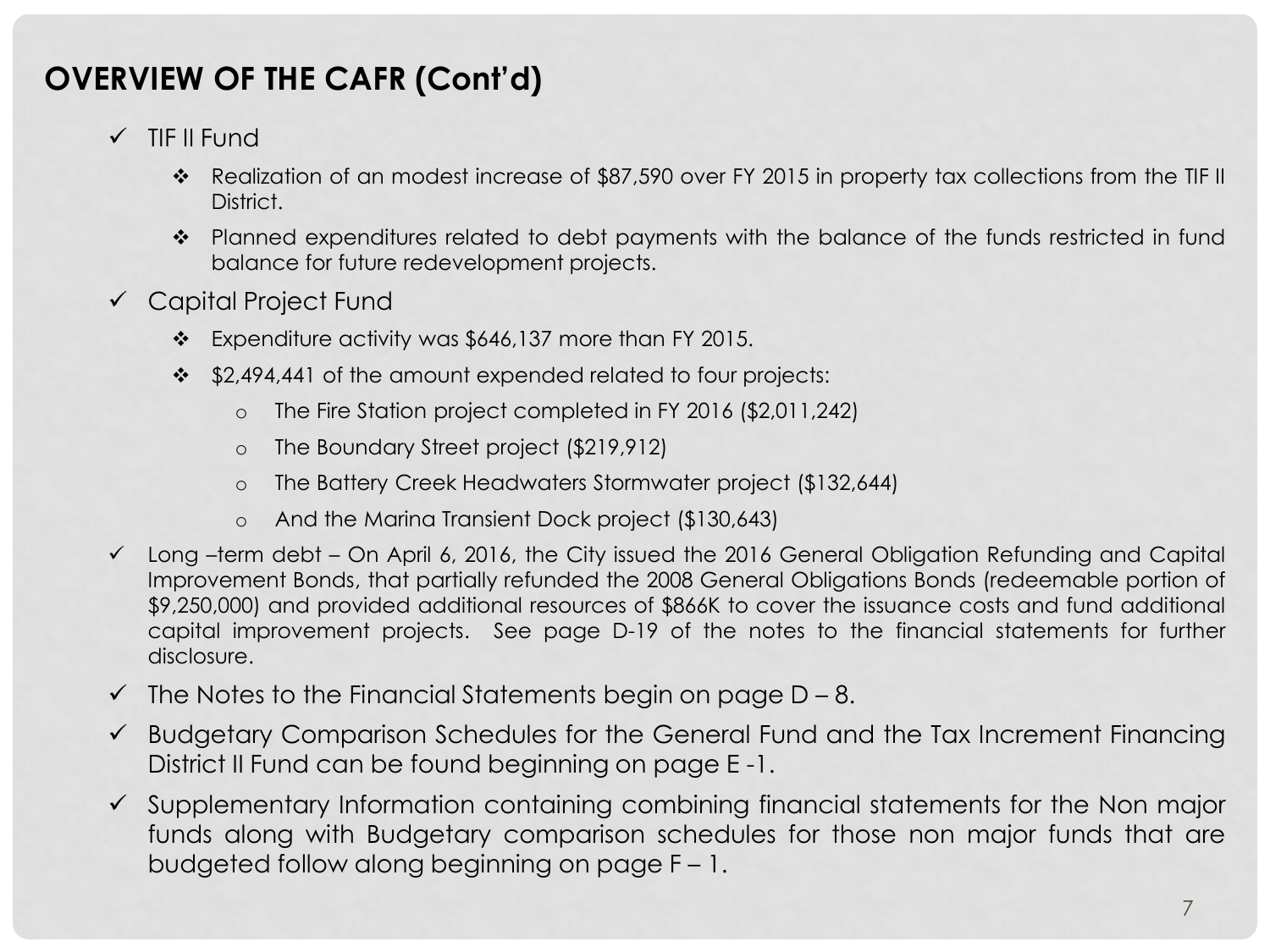- $\checkmark$  State Mandated Schedule related to Municipal Fines Assessments and Surcharges can be found on page  $F - 7$
- $\checkmark$  The Statistical Section beginning on page G 1 is an important source of trend information regarding the governments economic condition. It is designed to meet five objectives:
	- \* Provide information on financial trends: G-2 through G-7
	- Provide information on revenue capacity: G-8 through G-13
	- Provide information of debt capacity: G-14 through G-18
	- \* Provide demographic and economic information: G-19 through G-20
	- Provide operating information: G-21 through G-23
- $\checkmark$  Compliance Section begins on page H 1
	- \* Contains the Independent Auditor's report on Internal Control over Financial Reporting and on Compliance and Other Matters Based on an Audit of Financial Statements Performed in Accordance with *Government Auditing Standards.*
	- \* Based on the required auditing procedures there were no deficiencies in internal control identified, no instances of non compliance with the provisions of laws, regulations, contracts and grant agreements identified or required to be disclosed.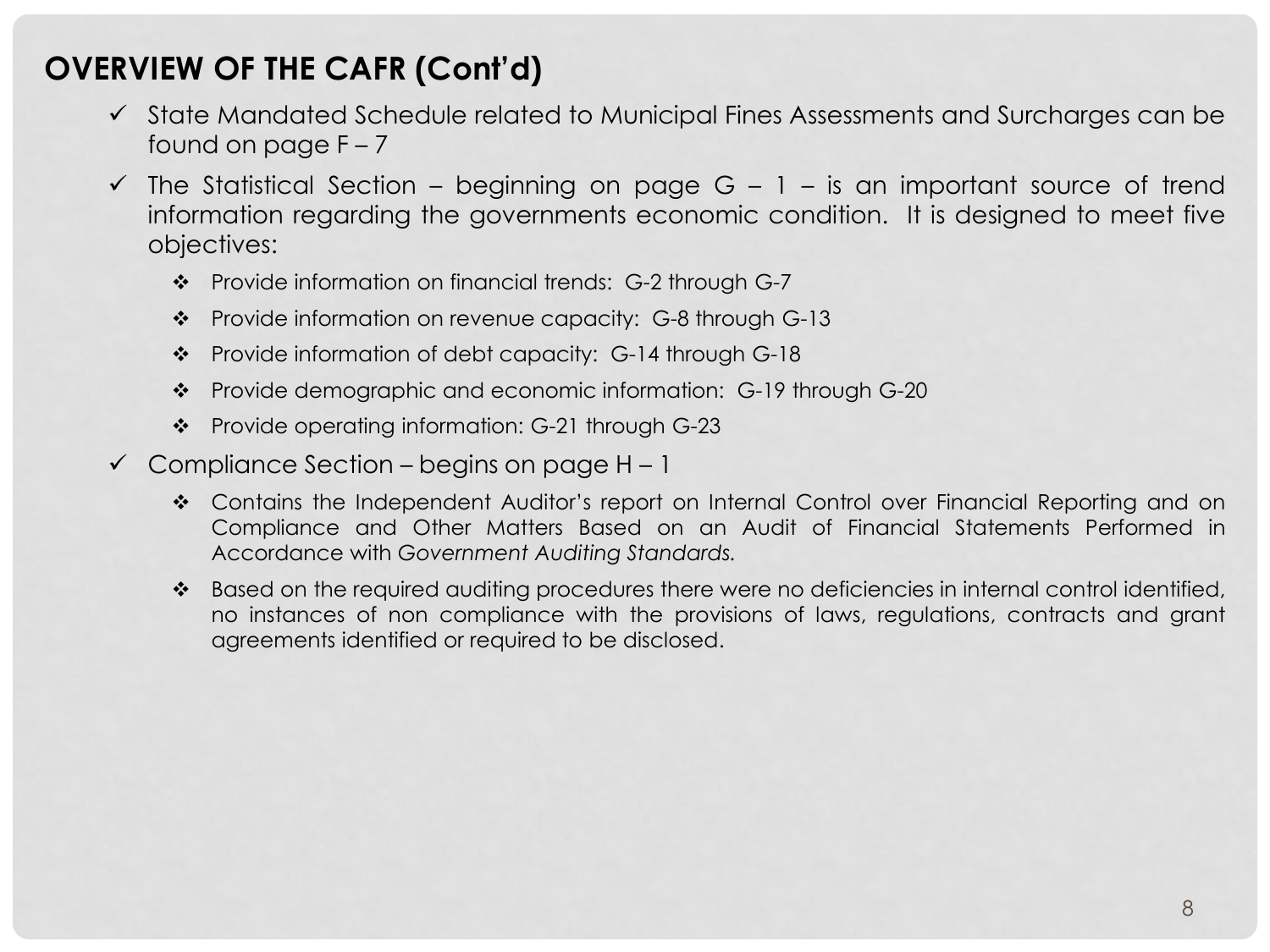#### **REQUIRED COMMUNICTIONS BY THE AUDITORS**

- Auditors are required to communicate with the governing body. This required communication includes:
	- Their responsibility under *Government Auditing Standards* and *Auditing Standards Generally Accepted in the United States of America.*
	- $\checkmark$  The City Management is ultimately responsible for the appropriateness of accounting policies. They did not identify any significant or unusual transactions or significant accounting policies in controversial or emerging areas for which there is a lack of authoritative guidance and that the City's policies relative to the timing of recording transactions are consistent with GAAP and typical government organizations.
	- $\checkmark$  That they considered managements judgments and accounting estimates in evaluating the City's significant accounting policies as disclosed in the Notes to the Financial Statements.
	- $\checkmark$  There were no difficulties encountered in dealing with management through the performance of the audit.
	- $\checkmark$  There were no audit adjustments posed or passed by the auditors.
	- $\checkmark$  There were no disagreements with management over the application of significant accounting principles, the basis for management's judgment on significant matters, the scope of the audit or significant disclosures to be included in the financial statements.
	- $\checkmark$  The City's Management provided them written representation relating to the accuracy of information included in the financial statements and the completeness and accuracy of various information they requested during the audit. Written representation was provided without any problem.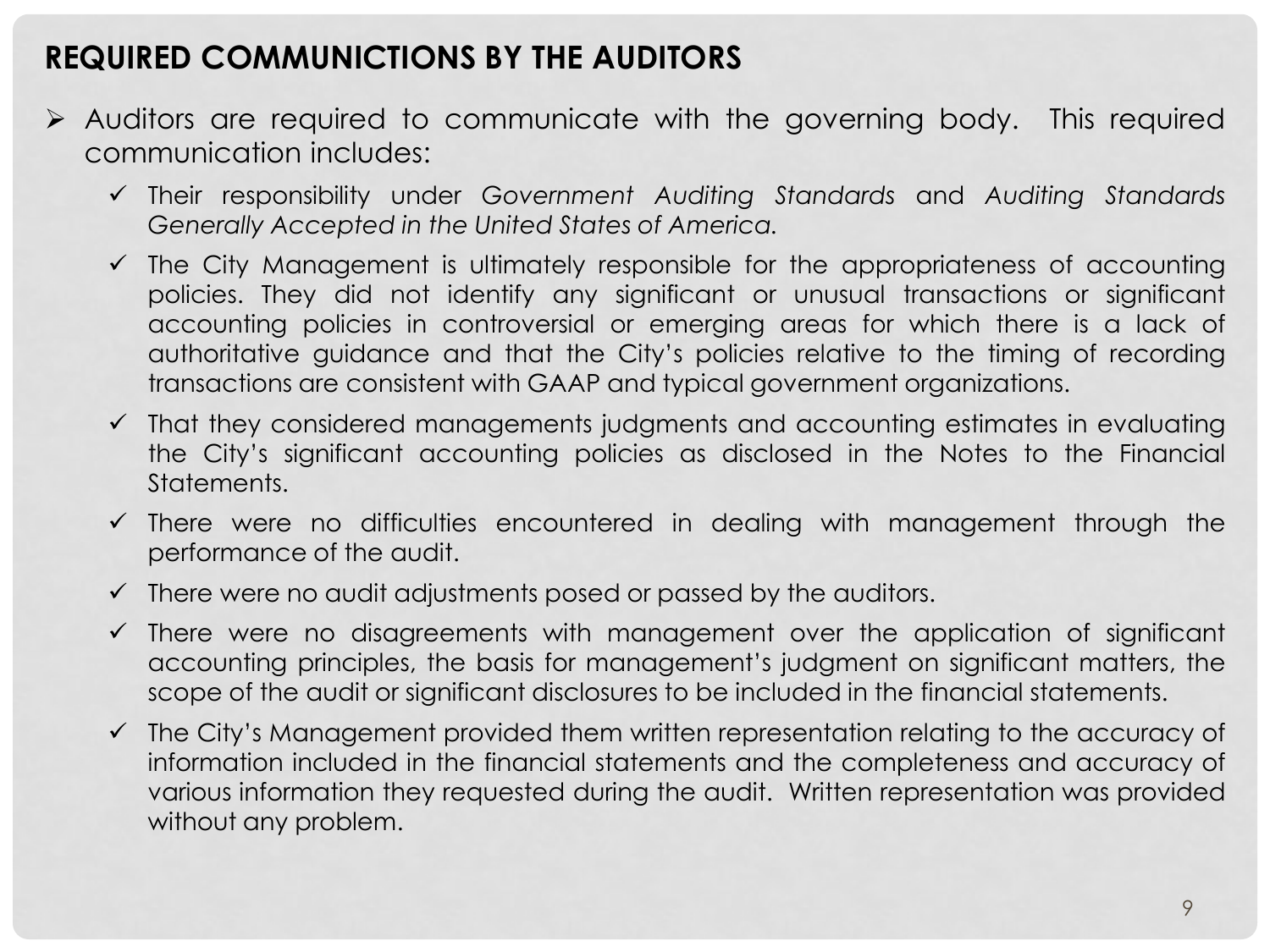## **REQUIRED COMMUNICTIONS BY THE AUDITORS**

- There were no significant issues discussed with management that would have affected the risk of material misstatement of the financial statements.
- $\checkmark$  That the auditors are independent of the City and all related organizations.